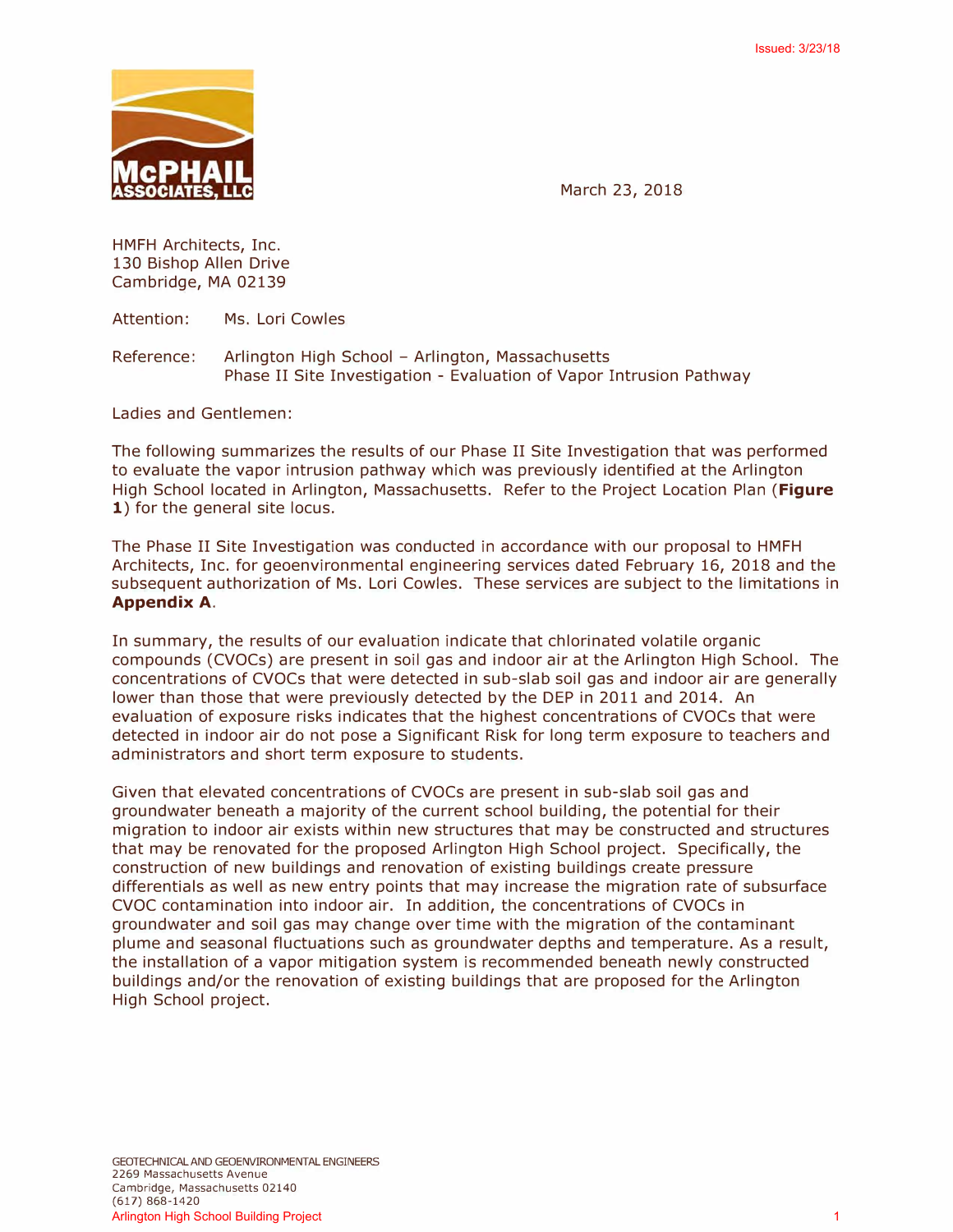

HMFH Architects, Inc. March 23, 2018 Page 2

# **Background**

During August 2011, the Massachusetts Department of Environmental Protection (DEP) conducted a vapor intrusion evaluation at the Arlington High School to further assess potential impacts from a former dry cleaners located to the west of the school building on the opposite side of Massachusetts Avenue. As part of the vapor intrusion evaluation, DEP analyzed groundwater, soil gas and indoor air samples for the presence of chlorinated volatile organic compounds (CVOCs) that were collected from locations adjacent to, beneath and within the school building. The results of the evaluation identified a Condition of Substantial Release Migration related to an off-site release of CVOCs in groundwater which had volatilized into indoor air of the school building. Pursuant to Section 40.013(4) of the Massachusetts Contingency Plan (MCP), the DEP reported a 72-hour release condition related to the Condition Substantial Release Migration to which Release Tracking Number (RTN) 3-30236 was assigned to Arlington High School.

Specifically, DEP's analysis of groundwater samples from locations adjacent to and beneath the southern portion of the school building identified concentrations of CVOCs, in particular tetrachloroethene (PCE), which exceeded the applicable MCP Method 1 GW-2 risk standards. The analysis of sub-slab soil gas collected from beneath the southern portion of the school building also detected elevated concentrations of the same CVOCs that were identified in groundwater. In addition, DEP's analysis of indoor air within the southern portion of the school building identified concentrations PCE (as well as other CVOCs) which exceeded the DEP commercial/industrial threshold values for indoor air which are modeled to capture exposure risks to the occupants of school buildings. Reportedly, the highest concentrations of PCE were present in indoor air within areas of the school which were not considered occupied for significant periods of the day such as the former Autoshop and Room 105. At the time, the DEP concluded that an immediate risk to the occupants of the building was not present.

As a result of their assessment activities in 2011, the DEP provided recommendations to mitigate the vapor intrusion pathway some of which were implemented including the sealing of floor slab penetrations as well as a sump identified at the southern portion of the school building's lowest level, isolating the former Auto Shop and Room 105 (areas most affected by CVOC concentrations) and adding fresh air into the affected portions of the school building.

In mid-January 2014, DEP conducted a supplemental vapor intrusion evaluation which involved a physical inspection of the property as well as the analysis of additional groundwater, soil gas and indoor air samples from beneath and within the school building for the presence of PCE. The results of the analyses indicated concentrations of PCE that were similar to and/or lower than those that were detected by the DEP in 2011. Further, the DEP concluded that the maximum concentrations of PCE that were detected in indoor air were below the long term exposure risk values for teachers, administrators, and custodial staff over a 27 year period. As a result, the DEP concluded that a Condition of No Significant Risk exists in the school for the identified indoor air pathway.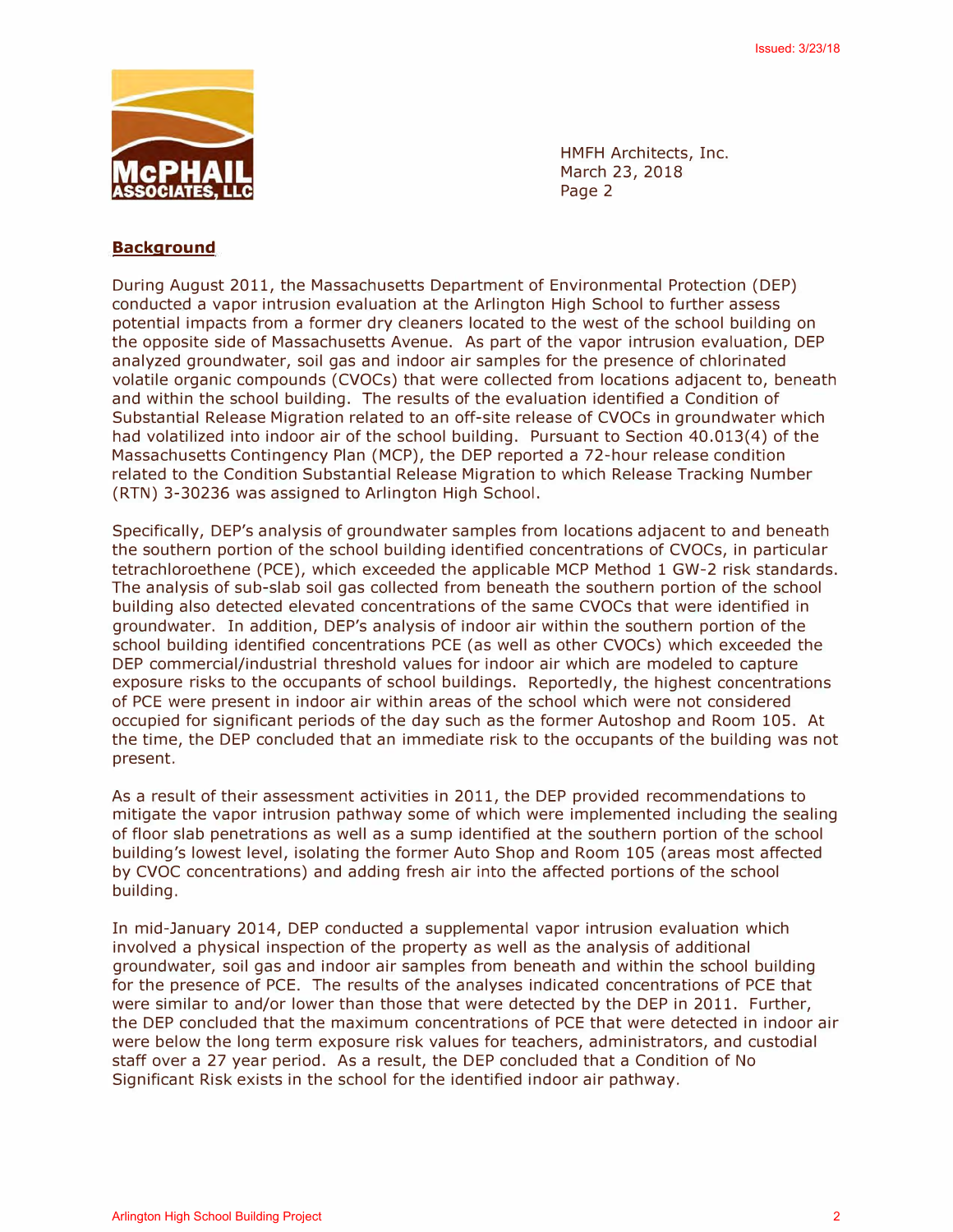

HMFH Architects, Inc. March 23, 2018 Page 3

# **Phase II Site Investigation**

On February 23, 2018, an additional assessment of the vapor intrusion pathway was completed by McPhail Associates, LLC (McPhail) at Arlington High School. The purpose of this assessment was to evaluate the following: (i) the cumulative exposure risk of CVOCs in indoor air within portions of the building generally occupied by sensitive receptors (i.e. children) which were not assessed by the DEP, (ii) the extent of impacted soil gas beneath the school building, and (iii) design considerations of a vapor mitigation system for the Arlington High School Building project. The assessment of the vapor intrusion pathway included the sampling and laboratory analysis of sub-slab soil gas and indoor air for the presence of CVOCs that were previously identified by the DEP during the above referenced assessment activities.

In summary, the results of our evaluation indicate that CVOCs are present in soil gas and indoor air at the Arlington High School. The concentrations of CVOCs that were detected in sub-slab soil gas and indoor air are generally lower than those that were previously detected by the DEP in 2011 and 2014. An evaluation of exposure risks indicates that the highest concentrations of CVOCs that were detected in indoor air do not pose a Significant Risk for long term exposure to teachers and administrators and short term exposure to students. However, given that elevated concentrations of CVOCs are present in sub-slab soil gas beneath a majority of the school building and the resulting potential for migration to indoor air, installation of a vapor mitigation system is recommended beneath any new and/or existing buildings that will be constructed or renovated as part the Arlington High School Building project.

### Indoor Air

A total of eight (8) samples of indoor air, identified as IA-1 through IA-8, were obtained from the lowest level and second floor of the Arlington High School building. Of the eight indoor air samples, a total of four samples were collected from classrooms which serve as a daycare center and pre-school as well as a locker room which occupy lowest level of the school building. The remaining samples were obtained from overlying rooms (which include a classroom and gymnasium) located on the southern portion of the second floor to assess the diffusion of CVOCs. The approximate locations of the indoor air samples are shown on **Figure 2A** and **2B.** 

Pursuant to the DEP Vapor Intrusion Guidance dated October 2016, the indoor air was sampled using a Summa canister equipped with a flow regulator which obtained a composite sample over a 24-hour time period. The indoor air samples were analyzed for the presence of CVOCs by the TO-15 Method SIM, the results of which are summarized in **Table 1.** The detected concentrations of CVOCs were compared to DEP's commercial/indoor air threshold values which assess adult long term exposure periods and short term exposure durations for children. The associated laboratory data report is included in **Appendix B.**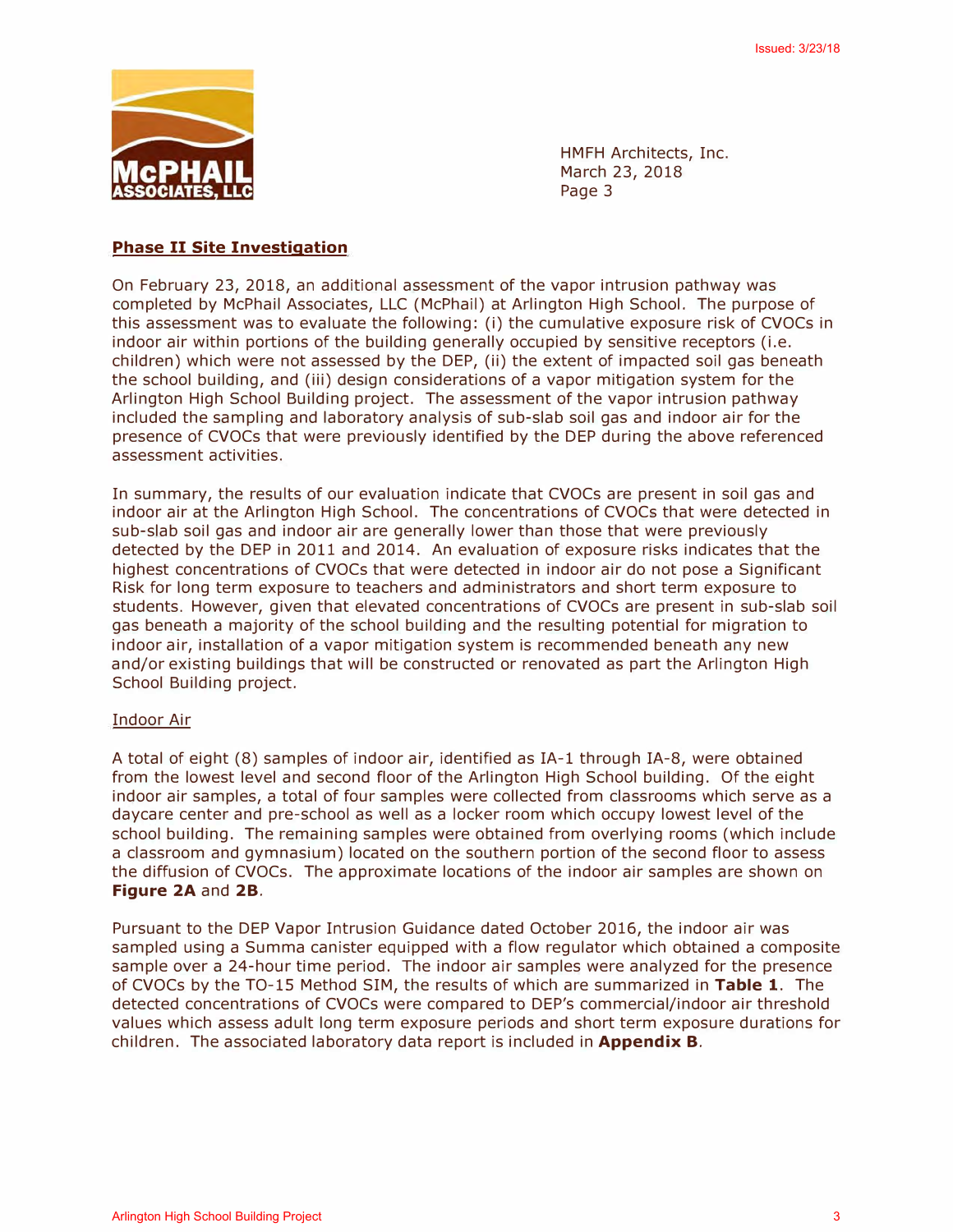

HMFH Architects, Inc. March 23, 2018 Page 4

With the exception of PCE that was detected in two samples, the results of the indoor air testing did not indicate concentrations of CVOCs in excess of the applicable commercial/industrial indoor air threshold values. The highest concentration of PCE, was detected in sample IA-6 at 6.49 micrograms per cubic meter (ug/m3) which was obtained from a classroom located within the southwestern portion of the second floor. In addition, indoor air sample IA-2 that was obtained from the pre-school classroom located at southeastern portion of lowest level exhibited a PCE concentrations at 4.34 ug/m<sup>3</sup>. The concentrations of PCE that were detected in samples IA-2 and IA-6 exceed the commercial/industrial threshold value of  $4.1 \text{ ug/m}^3$ . The remaining indoor air samples did not exhibit concentrations of CVOCs in excess of the DEP commercial/industrial threshold value.

### *Risk Characterization*

Exposure risks to the current occupants of the school were evaluated using the DEP Shortform for indoor air in Offices and Schools in accordance with the MADEP Shortform User's Guide dated April 2014 and applicable provisions of the MCP. For the evaluation of current exposures at a school, the evaluation addressed both the students (based on the actual school schedule, such as 8 hours/day, 180 days/year, and 6 years) and teachers/administrators (based on the actual school schedule, for 27 years). The maximum concentration for each CVOC that was detected in indoor air was utilized as an Exposure Point Concentrations (EPCs) in the exposure evaluation. A copy of the Shortform Risk Characterization calculation tables is included in **Appendix C.** 

In summary, a Condition of No Significant Risk exists when the cumulative receptor noncarcinogenic risk hazard index (HI) does not exceed 1 and the cumulative excess lifetime cancer risk (ELCR) is below the  $1x10^{-5}$ . As indicated on the Shortform worksheets contained in **Appendix C,** the cumulative HI level for the indoor air pathway is less than l. In addition, the cumulative ECLR is below  $1x10^{-5}$ . Hence, the highest concentrations of CVOCs that were detected in indoor air within the school building do not pose a Significant Risk to the students, teachers and administrators that occupy the school.

#### Soil Gas

An assessment of sub-slab soil gas was performed after the completion of the above referenced indoor air testing on February 23, 2018. The purpose of the assessment was to evaluate the extent of CVOC contamination beneath the footprint of the existing school building. Each soil gas sample was obtained from a temporary point installed through the lowest level floor slab of the building and submitted for laboratory analysis for the presence of CVOCs by the TO-15 Method SIM. The location of each soil gas point was selected to provide a representative evaluation of soil gas conditions beneath the footprint of the school building. Each of the temporary soil gas points (SG-1 through SG-6) was installed by personnel from McPhail Associates, LLC in general accordance with the installation procedures provided in the DEP's October 2016 Vapor Intrusion Guidance Policy #WSC 16- 435. The detected concentrations of the CVOCs were compared to the applicable commercial/industrial soil gas screening values established by the DEP. The location of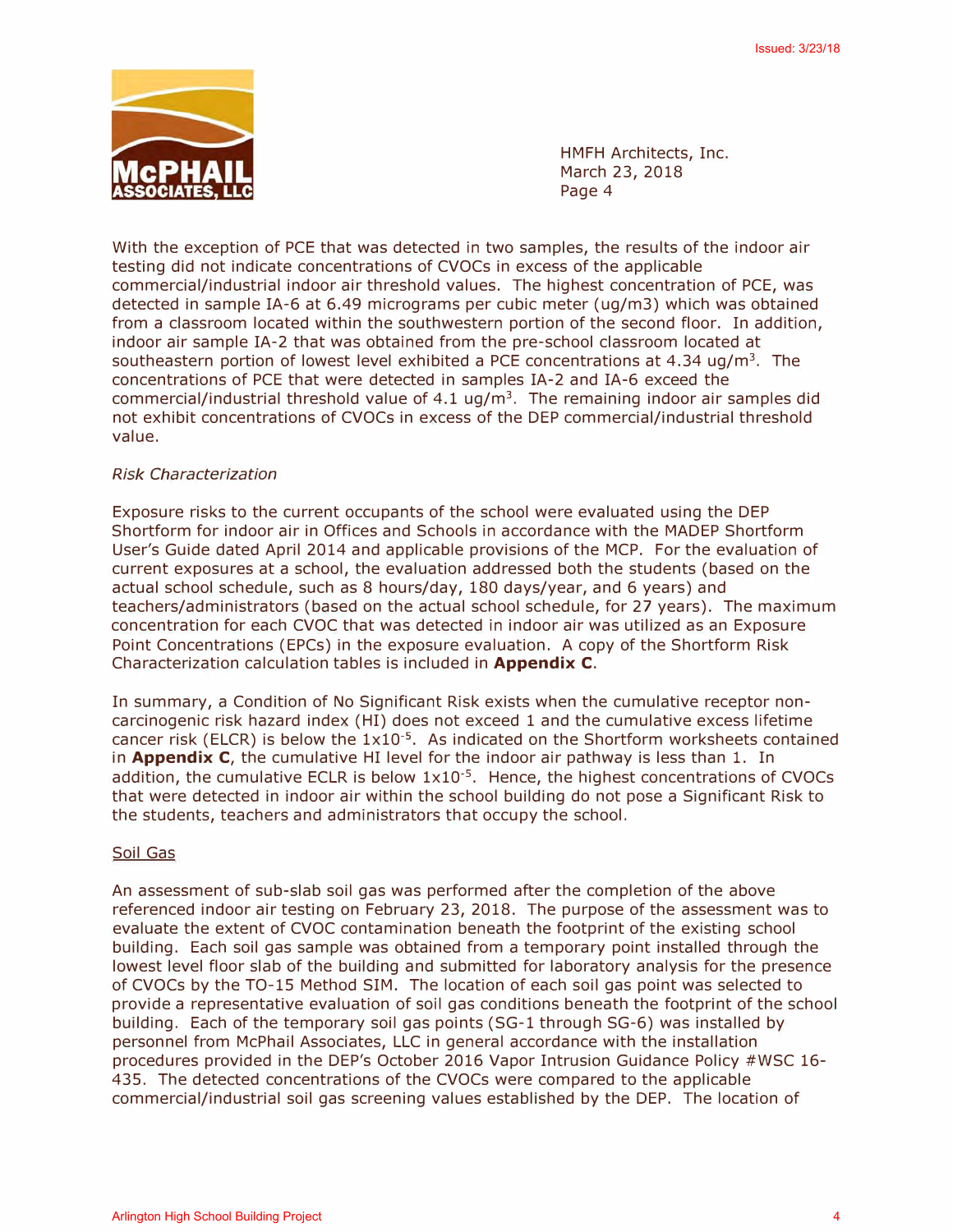

HMFH Architects, Inc. March 23, 2018 Page 5

each soil gas point is shown on Figure 2A. The results of the soil gas testing are summarized in Table 2. Laboratory data reports associated with the soil gas testing are provided in Appendix D.

In summary, elevated concentrations of CVOCs were detected in a majority of the soil gas samples that were obtained from beneath the school building. Of the six samples that were analyzed, three soil gas samples (SG-3, SG-4 and SG-6) exhibited concentrations of PCE which exceeded the DEP commercial/industrial soil gas screening value of 290  $\mu q/m^3$ . While below the DEP screening value, concentrations of PCE that are considered to be elevated were present in soil gas samples SG-2 and SG-5. Although the remaining CVOCs were not detected at concentrations which exceed the DEP commercial/industrial thresholds values, the analysis of each sample indicates that contamination in groundwater is affecting soil gas beneath the entire footprint of the school building.

## **Design Considerations for Vapor Mitigation**

Given that elevated concentrations of CVOCs are present in sub-slab soil gas and groundwater beneath a majority of the current school building, the potential for their migration to indoor air exists within new structures that may be constructed and structures that may be renovated for the proposed Arlington High School project. Specifically, the construction of new buildings and renovation of existing buildings create pressure differentials as well as new entry points that may increase the migration rate of subsurface CVOC contamination into indoor air. In addition, the concentrations of CVOCs in groundwater and soil gas may change over time with the migration of the contaminant plume and seasonal fluctuations such as groundwater depths and temperature. As a result, the installation of a vapor mitigation system is recommended beneath newly constructed buildings and/or the renovation of existing buildings that are proposed for the Arlington High School project.

As referenced above, the potential for vapor intrusion will exist within any newly constructed and/or the renovated structures which may be proposed for the Arlington High School project. Three primary factors that drive the occurrence of vapor intrusion in buildings include:

- contaminant properties, concentrations and locations;
- ò. potential entry routes (e.g., floor drains, French drains, sumps, seams or cracks in the floor slab, utility penetrations, and open top blocks in the foundation walls); and
- pressure differentials between the building and the subsurface that could draw  $\bullet$ contaminants from the soil into the building.

Design considerations for the mitigation of the potential vapor intrusion condition can be passive (such as vapor barriers and sub-slab venting systems) or active (using fan to depressurize the sub-slab area). However, the elements of both passive and active systems are typically combined (e.g., a vapor barrier may be installed along with active sub-slab depressurization) or a passive ventilation system may be designed to allow for conversion to an active system (e.g., by adding blowers) at a later time if the passive system fails to mitigate the vapor intrusion condition.